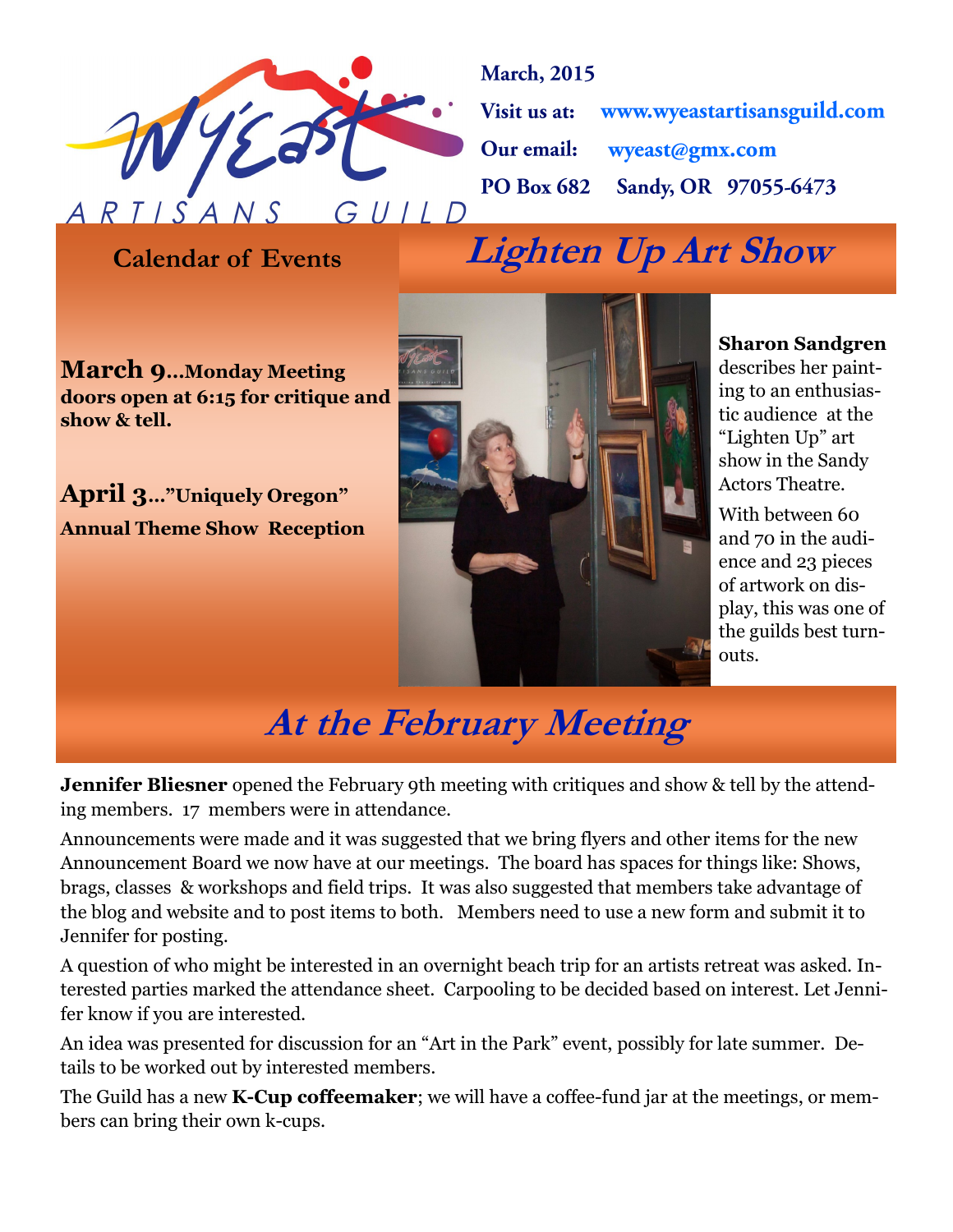## **Welcome New Member**

Please join me in welcoming new member Vernon Souders Jr. from Eagle Creek. His contact information has been updated in the roster that will be attached to your emailed copy of this newsletter. Vernon Souders Jr.

27510 SE Bartlemay Rd. Eagle Creek, OR 97022

oneangryford@aol.com 503-312-0090

Vern is a painter, a pen & ink artist, illustrator, steam punk artist, makes jewelry, weapons and costumes and "has an ever expanding universe of interests"

Since Vern's field of interest is so diverse, we look forward seeing what he brings to show us.

# **Clackamas County Arts Alliance Materials Show**

**Clackamas County Arts Alliance** materials show, will be at Willamette Falls Hospital on April 11.

Muse Art and Design will be there with a pop-up store.

**Our speaker at the last meeting** was Peter Rossing, the owner of Muse Art and Design on 42nd & Hawthorne.

Peter talked about the personal helpful staff at Muse and how knowing about art materials helps the artist achieve reliable results. He described the number code given to each paint pigment, grades of paint and other solvents and mediums along with an active questions and answer session.

# **Uniquely Oregon... art show**

#### **HELLO EVERYONE! THIS IS OUR ANNUAL THEME SHOW, A GUILD TRADITION!**

The reception will be on First Friday April 3 and we hope that all members, showing or not, will come and support the Guild.

We can expect 150 to 200 people will pass through the library this evening to enjoy the art, music, food and company of friends and neighbors.

*Everyone* should bring finger-foods/desserts between 5:30 and 6:00. The official First Friday event kicks off a 6PM and we would like to have the food and drink ready to go at that time.

At 7pm the artists will have a brief talk about their artwork… it's always interesting, so plan to be there.

#### **Join In, Visit Together And Have Fun**

## **Other News Items**

- The Chamber no longer charges the Guild a commission on artwork sold. The Guild paid \$125 for the space for the year.
- A field trip to the Gorge art studios is April 11.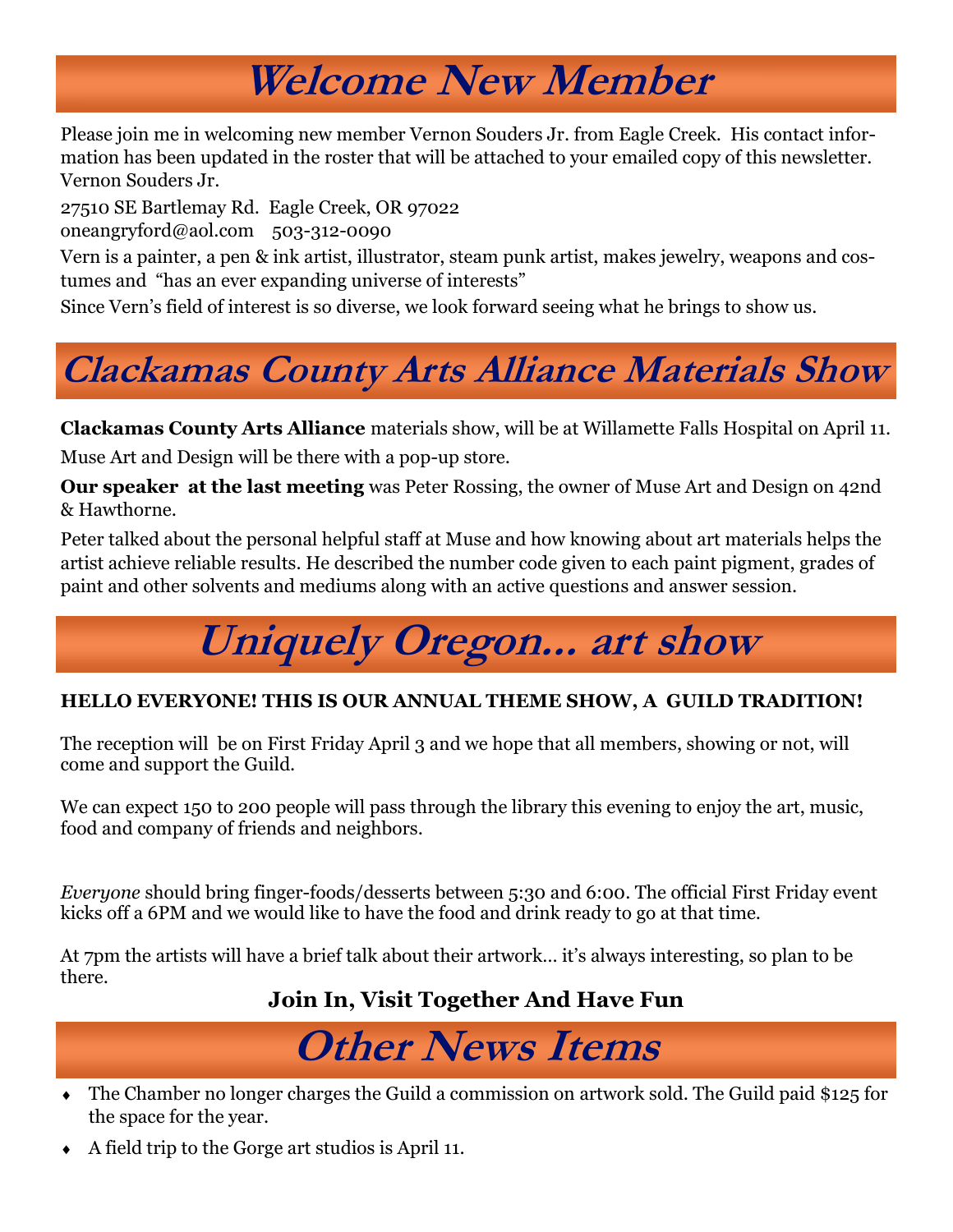## **CHANGING TIMES...next art show**

#### **We need your artwork for the next show at Sandy Actors Theatre**

The theme involves; things that are new and fresh, modern, or springing forward. What's your take on the changing times?

The show hangs in the lobby of the Sandy Actors Theatre for the run of the play "Mornings At Seven" from April 2-26.

**March 24,** Send us the artwork tag info, Title, medium, size, your name and a price. For more info call Vernon Groff at 503-239-4090 or email: [vernongroffstudio@gmail.com](mailto:vernongroffstudio@gmail.com)

**March 30,** The art must be delivered by, **10:00 A.M.** to the Sandy Actors Theatre, which is located behind Ace Hardware. If that's an issue for you, we can find a way to work around it., just let us know. Bek.hawley@yahoo.com

**April 2,** There will be a short artists reception at the theater followed by a free dress rehearsal presentation of the play. Sandy Actors Theater is located behind the Ace hardware 39181 Pioneer Blvd. The doors open at 6:45. All donations benefit the Guild's non-profit public programs.

**April 26,** The artwork must be picked up at the theater, **after 5:15 , after the play,** when the lobby empties.

- Please help us estimate the number of pieces we will have in the show. Let us know WELL IN AD-VANCE that you *plan* to enter. (Otherwise, we get nervous and think we'll have a blank wall!)
- Next, s*end the tag information in ADVANCE of the DEADLINES....*

 $\bullet$ 

*Deadlines* **are cutoff dates — not** *target* **dates...**

#### **These shows are interesting and fun! Thanks for your participation!**

### **Board &Officers**

Jennifer Bliesner—President 2015 Becky Hawley— Secretary Cheryl Hooley— Treasurer Board Members: JoAnne Rohweder — Eileen Holzman

### **WAG PO Box 682 Sandy, OR. 97055 Wyeastartisansguild.com**